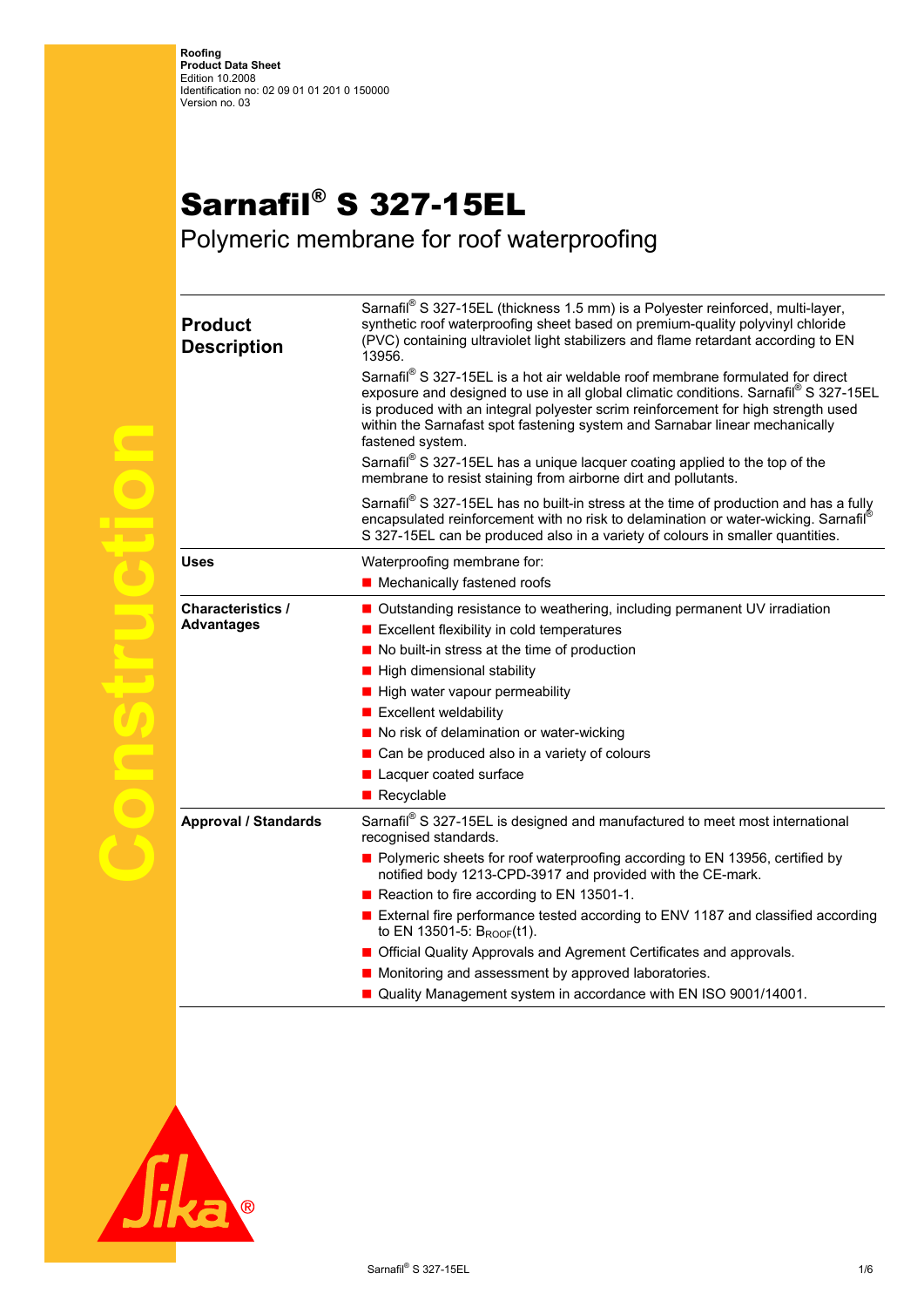| <b>Appearance / Colours</b>                      | Surface.                                                                                    | matt                                                                                                                                                                                                                                                                                                                           |
|--------------------------------------------------|---------------------------------------------------------------------------------------------|--------------------------------------------------------------------------------------------------------------------------------------------------------------------------------------------------------------------------------------------------------------------------------------------------------------------------------|
|                                                  | Colours:                                                                                    |                                                                                                                                                                                                                                                                                                                                |
|                                                  | Top surface:                                                                                | light grey (nearest RAL 7047)<br>lead grey (Sika colour no. 9500)<br>copper patina (Sika colour no. 6525)<br>window grey (nearest RAL 7040)<br>copper brown (nearest RAL 8004)<br>azure blue (nearest RAL 5009)<br>traffic white (nearest RAL 9016)<br>pearl copper metallic (nearest RAL 8029) with<br>hammer style embossing |
|                                                  | Bottom surface:                                                                             | dark grey                                                                                                                                                                                                                                                                                                                      |
|                                                  | minimum order quantities.                                                                   | Top surface of sheet in other colours available on request, subject to small                                                                                                                                                                                                                                                   |
| Packaging                                        | Sarnafil <sup>®</sup> S 327-15EL standard rolls are wrapped individually in a blue PE-foil. |                                                                                                                                                                                                                                                                                                                                |
|                                                  | Packing unit:<br>Roll length:<br>Roll width:<br>Roll weight:                                | up to 27 rolls per pallet<br>20.00 m<br>2.00 m<br>72.00 kg                                                                                                                                                                                                                                                                     |
| <b>Storage Conditions /</b><br><b>Shelf-Life</b> |                                                                                             | Rolls must be stored in a horizontal position on pallet and protected from direct<br>sunlight, rain and snow. Product does not expire if correctly stored.                                                                                                                                                                     |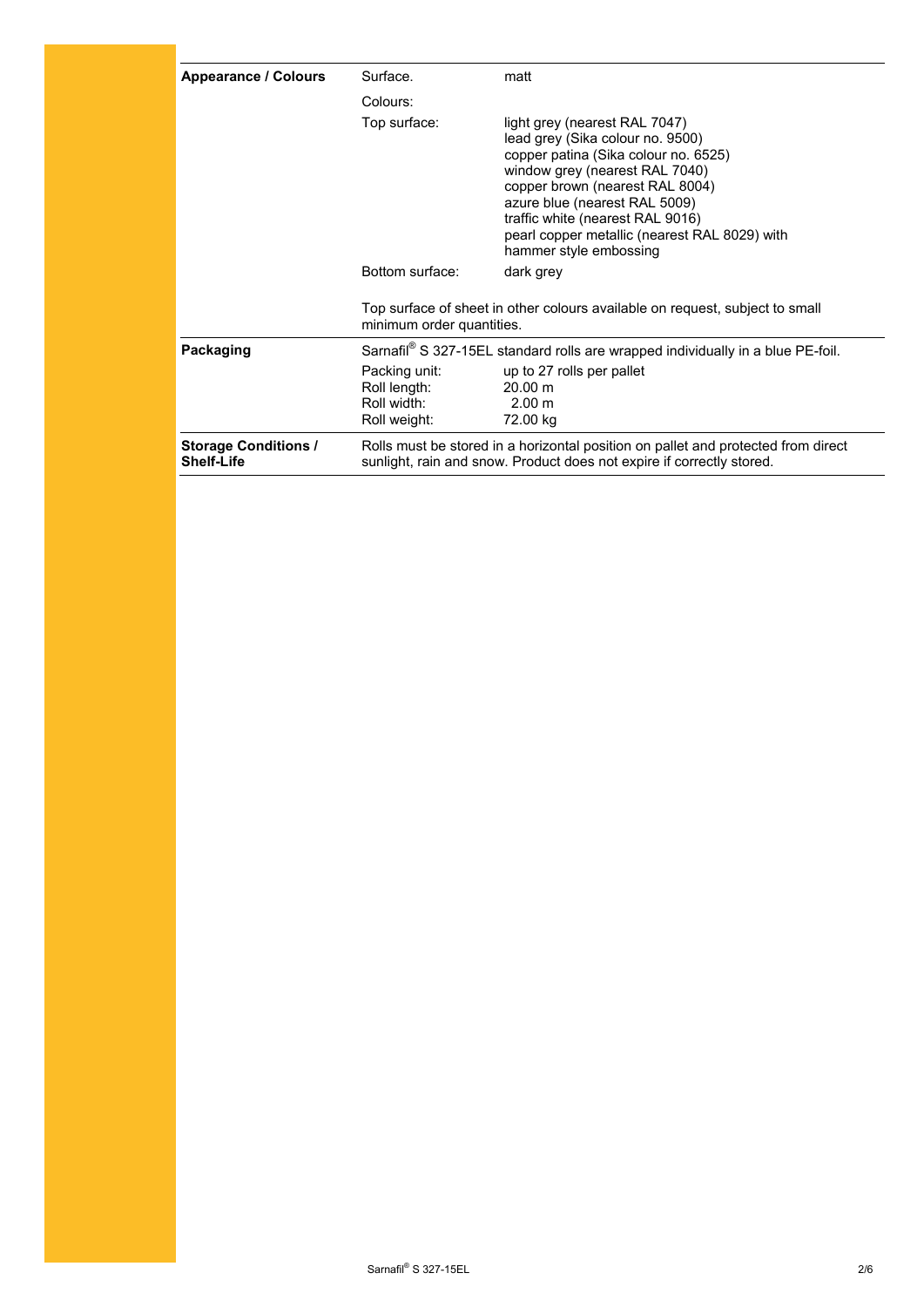| <b>Technical Data</b>                                   |                                                  |                                              |
|---------------------------------------------------------|--------------------------------------------------|----------------------------------------------|
| <b>Product Declaration</b>                              | EN 13956                                         |                                              |
| <b>Visible defects</b>                                  | Pass                                             | EN 1850-2                                    |
| Length                                                  | 20 m ( $-0\%$ / $+5\%$ )                         | EN 1848-2                                    |
| Width                                                   | $2 m (-0.5\% / + 1\%)$                           | EN 1848-2                                    |
| <b>Straightness</b>                                     | $\leq 30$ mm                                     | EN 1848-2                                    |
| <b>Flatness</b>                                         | $\leq 10$ mm                                     | EN 1848-2                                    |
| <b>Effective thickness</b>                              | 1.5 mm ( $-5\%$ / + 10%)                         | EN 1849-2                                    |
| Mass per unit area                                      | 1.8 kg/m <sup>2</sup> ( $-5\%$ / $+10\%$ )       | EN 1849-2                                    |
| <b>Water tightness</b>                                  | Pass                                             | EN 1928                                      |
| <b>Effects of liquid</b>                                |                                                  | EN 1847                                      |
| chemicals, including<br>water                           | On request                                       |                                              |
| <b>External fire performance:</b>                       |                                                  | <b>ENV 1187</b>                              |
| <b>Part 1-4</b>                                         | $B_{\text{ROOF}}(t1) < 20^{\circ}, > 20^{\circ}$ | EN 13501-5                                   |
| <b>Reaction to fire</b>                                 | Class E                                          | EN ISO 11925-2, classification to EN 13501-1 |
| Hail resistance:                                        |                                                  | EN 13583                                     |
| rigid substrate<br>flexible substrate                   | $\geq$ 22 m/s<br>$\geq$ 30 m/s                   |                                              |
| Joint peel resistance                                   |                                                  | EN 12316-2                                   |
| Joint shear resistance                                  | $\geq 300$ N/50 mm                               |                                              |
|                                                         | $\geq 800$ N/50 mm                               | EN 12317-2                                   |
| Water vapour transmission<br>properties                 | $\mu$ = 15'000                                   | EN 1931                                      |
| <b>Tensile strength</b>                                 |                                                  | EN 12311-2                                   |
| longitudinal $(md)^{1}$<br>transversal $(cmd)^{2)}$     | $\geq 1100$ N/50 mm<br>$\geq 1100$ N/50 mm       |                                              |
| Elongation,                                             |                                                  | EN 12311-2                                   |
| longitudinal (md) <sup>1)</sup>                         | $\geq 12\%$                                      |                                              |
| transversal (cmd) <sup>2)</sup>                         | $\geq 12\%$                                      |                                              |
| <b>Resistance to impact,</b>                            |                                                  | EN 12691                                     |
| hard substrate<br>soft substrate                        | $\geq 600$ mm<br>$\geq 900$ mm                   |                                              |
| Resistance to static load,                              |                                                  | EN 12730                                     |
| soft substrate                                          | $\geq$ 20 kg                                     |                                              |
| rigid substrate                                         | $\geq$ 20 kg                                     |                                              |
| <b>Tear strength</b>                                    |                                                  | EN 12310-2                                   |
| longitudinal $(md)^{1}$<br>transversal $(cmd)^{2}$      | $\geq 200 N$                                     |                                              |
|                                                         | $\geq 200 N$                                     |                                              |
| Dimension stability,<br>longitudinal (md) <sup>1)</sup> | $\leq$ [0.3] %                                   | EN 1107-2                                    |
| transversal $(cmd)^{2}$                                 | ≤ $ 0.2 $ %                                      |                                              |
| <b>Foldability at low</b>                               |                                                  | EN 495-5                                     |
| temperature                                             | $≤ -25 °C$                                       |                                              |
| <b>UV exposure</b>                                      | Pass (> 5000 h)                                  | EN 1297                                      |

<sup>1)</sup> md = machine direction<br><sup>2)</sup> cmd = cross machine direction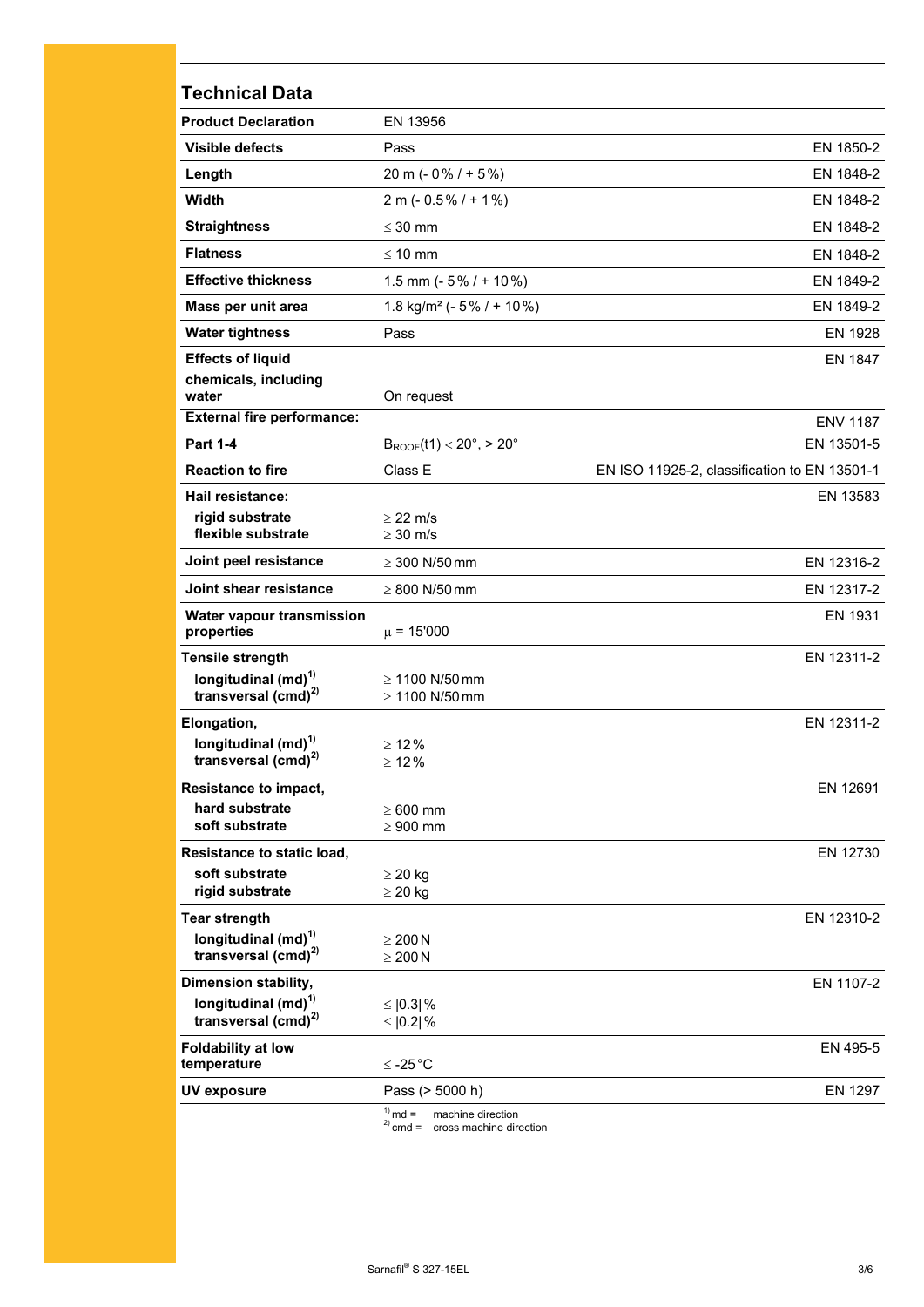| <b>System</b><br><b>Information</b>              |                                                                                                                                                                                                                                                                                                                                                                                                               |
|--------------------------------------------------|---------------------------------------------------------------------------------------------------------------------------------------------------------------------------------------------------------------------------------------------------------------------------------------------------------------------------------------------------------------------------------------------------------------|
| <b>System Structure</b>                          | Wide range of accessories is available e.g. prefabricated parts, roof drains,<br>scuppers, walkway pads and decor profiles.                                                                                                                                                                                                                                                                                   |
|                                                  | The following materials are strongly recommended:<br>Sarnafil® G 410-15EL / S 327-15EL Sheet for detailing<br>Sarnafil® S 327-15EL for Coverstrips<br>Sarnafil® Metal Sheet<br>Sarnabar<br>S-Welding Cord<br>Sarna Seam Cleaner<br>Sarnacol® 2170 (contact adhesive)                                                                                                                                          |
| <b>Application Details</b>                       |                                                                                                                                                                                                                                                                                                                                                                                                               |
| <b>Substrate Quality</b>                         | The substrate surface must be uniform, smooth and free of any sharp protrusions or<br>burrs, etc.                                                                                                                                                                                                                                                                                                             |
|                                                  | Sarnafil® S 327-15EL must be separated from any incompatible substrates by an<br>effective separation layer to prevent accelerated ageing. Prevent from direct contact<br>with bitumen, tar, fat, oil, solvent containing material and direct contact to other<br>plastic materials, e.g. expanded polystyrene (EPS) and extruded polystyrene (XPS)<br>as this could adversely affect the product properties. |
|                                                  | The supporting layer must be compatible to the membrane, solvent resistant, clean,<br>dry and free of grease and dust. Metal sheets must be degreased with before<br>adhesive is applied.                                                                                                                                                                                                                     |
| <b>Application</b><br><b>Conditions / Limits</b> |                                                                                                                                                                                                                                                                                                                                                                                                               |
| <b>Temperature</b>                               | The use of Sarnafil® S 327-15EL membrane is limited to geographical locations with<br>average monthly minimum temperatures of -50 °C.<br>Permanent ambient temperature during use is limited to +50 °C.                                                                                                                                                                                                       |
| <b>Compatibility</b>                             | Not compatible with direct contact to other plastics, e.g. EPS and XPS. Not<br>resistant to tar, bitumen, oil and solvent containing materials.                                                                                                                                                                                                                                                               |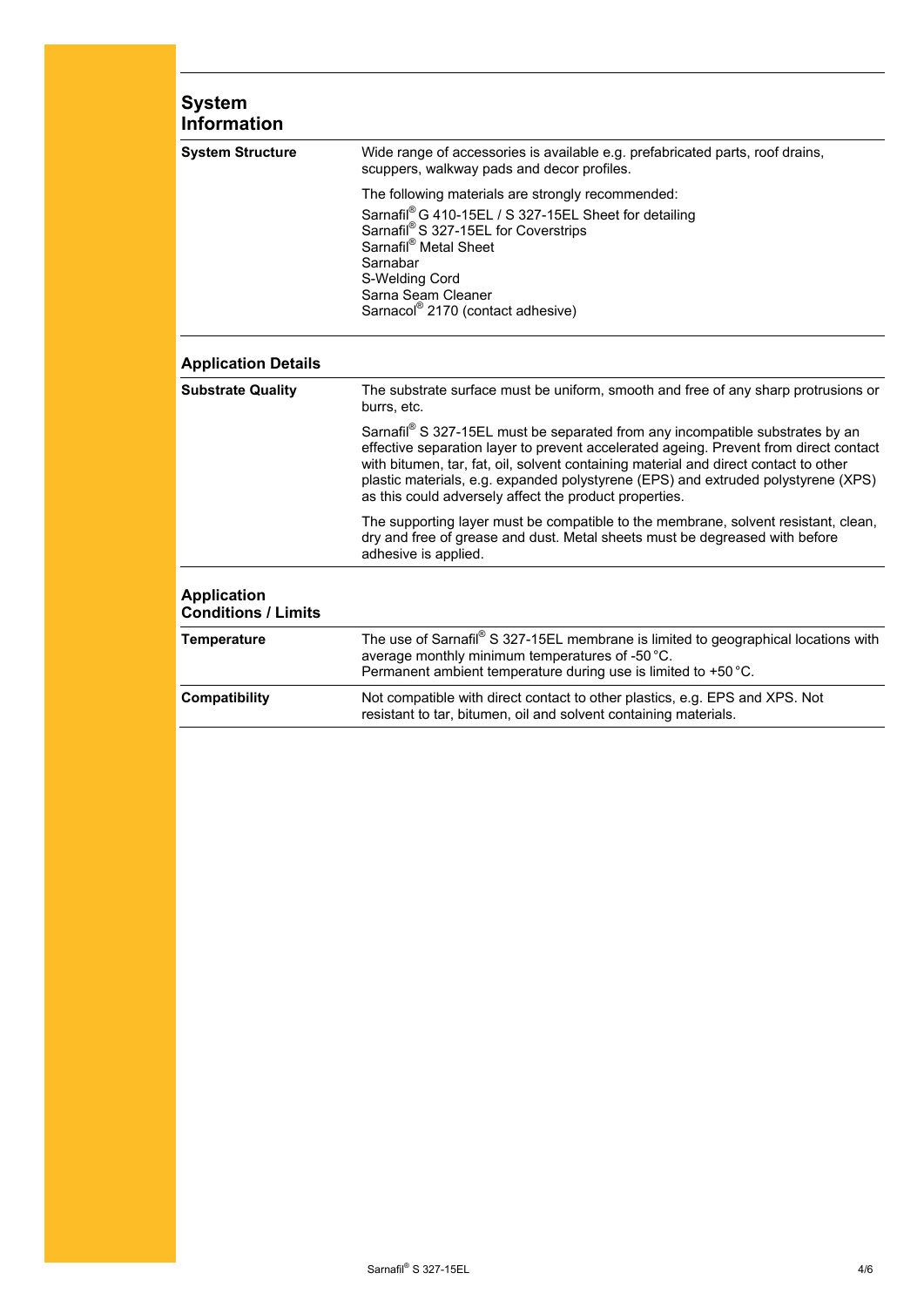| Installation<br><b>Instructions</b>          |                                                                                                                                                                                                                                                                                                                                                                                                                                                                                                                                                                                                                                                                                                                                                                                                                                                                                                                                         |  |  |
|----------------------------------------------|-----------------------------------------------------------------------------------------------------------------------------------------------------------------------------------------------------------------------------------------------------------------------------------------------------------------------------------------------------------------------------------------------------------------------------------------------------------------------------------------------------------------------------------------------------------------------------------------------------------------------------------------------------------------------------------------------------------------------------------------------------------------------------------------------------------------------------------------------------------------------------------------------------------------------------------------|--|--|
| <b>Installation Method /</b><br><b>Tools</b> | Installation procedure:<br>According to the valid installation instructions for Sarnafil® S 327-EL types system<br>for mechanically fastened roofs.                                                                                                                                                                                                                                                                                                                                                                                                                                                                                                                                                                                                                                                                                                                                                                                     |  |  |
|                                              | Fixing Method, linear fasting (Sarnabar):<br>Unroll the Sarnafil® S 327-15EL membrane, overlap by 80 mm, weld immediately<br>and to fix the substructure by means of Sarnabars. The type of fastening and the<br>distance will be advised by Sika Ltd, Sika Sarnafil. The perimeter piece ends must<br>be secured with the Sarnafil® Sarnabar End Washer. For protection fasten a piece<br>of Sarnafil® under bar end and plate. Leave a 10 mm clearance between bar ends.<br>Do not fasten in hole nearest bar end. Cover the bar ends with a piece of Sarnafil®<br>and weld. After installation the Sarnabars must immediately be made watertight<br>with a Sarnafil® cover strip. At upstands and at all penetrations, the Sarnafil® S 327-<br>-15EL membrane must be secured with a Sarnabar. The 4 mm diameter S-Welding<br>Cord protects the Sarnafil® S 327-15EL roof covering against tearing and peeling of<br>by wind uplift. |  |  |
|                                              | Fixing Method, spot fasting (Sarnafast):<br>Sarnafil <sup>®</sup> S 327-15EL must always be installed at right angles to the deck<br>direction. Sarnafil® S 327-15EL is fixed by means of the Sarnafast fasteners and<br>barbed washers along the marked line, 35 mm from the edge of the membrane.<br>Sarnafil <sup>®</sup> S 327-15EL is overlapped by 120mm. The spacing of the fasteners is<br>in accordance with the project specific calculations made by Sika Ltd, Sika<br>Sarnafil.                                                                                                                                                                                                                                                                                                                                                                                                                                             |  |  |
|                                              | Welding Method:<br>Overlap seams are welded by electric hot air welding equipment, such as manual<br>hot air welding machines and pressure rollers or automatic hot air welding<br>machines with controlled hot air temperature.                                                                                                                                                                                                                                                                                                                                                                                                                                                                                                                                                                                                                                                                                                        |  |  |
|                                              | Recommended type of equipment:<br>Leister Triac PID for manual welding<br>Sarnamatic 661 <sup>plus</sup> for automatic welding                                                                                                                                                                                                                                                                                                                                                                                                                                                                                                                                                                                                                                                                                                                                                                                                          |  |  |
|                                              | Welding parameters including temperature, machine speed, air flow, pressure and<br>machine settings must be evaluated, adapted and checked on site according to the<br>type of equipment and the climatic situation prior to welding. The effective width of<br>welded overlaps by hot air should be minimum 20 mm.                                                                                                                                                                                                                                                                                                                                                                                                                                                                                                                                                                                                                     |  |  |
|                                              | The seams must be mechanically tested with screw driver to ensure the integrity /<br>completion of the weld. Any imperfections must be rectified by hot air welding.                                                                                                                                                                                                                                                                                                                                                                                                                                                                                                                                                                                                                                                                                                                                                                    |  |  |
| Notes on Installation /                      | Installation works must be carried out only by Registered Sarnafil Contractors.                                                                                                                                                                                                                                                                                                                                                                                                                                                                                                                                                                                                                                                                                                                                                                                                                                                         |  |  |
| Limits                                       | Temperature limits for the installation of the membrane:                                                                                                                                                                                                                                                                                                                                                                                                                                                                                                                                                                                                                                                                                                                                                                                                                                                                                |  |  |
|                                              | -30 °C min. $/$ +60 °C max.<br>Substrate temperature:<br>-20 °C min. $/$ +60 °C max.<br>Ambient temperature:                                                                                                                                                                                                                                                                                                                                                                                                                                                                                                                                                                                                                                                                                                                                                                                                                            |  |  |
|                                              | Installation of some ancillary products, e.g. contact adhesives / cleaners is limited to<br>temperatures above +5 °C. Please observe information given by Product Data<br>Sheets.                                                                                                                                                                                                                                                                                                                                                                                                                                                                                                                                                                                                                                                                                                                                                       |  |  |
|                                              | Special measures may be compulsory for installation below +5 °C ambient<br>temperature due to safety requirements in accordance with national regulations.                                                                                                                                                                                                                                                                                                                                                                                                                                                                                                                                                                                                                                                                                                                                                                              |  |  |
|                                              |                                                                                                                                                                                                                                                                                                                                                                                                                                                                                                                                                                                                                                                                                                                                                                                                                                                                                                                                         |  |  |